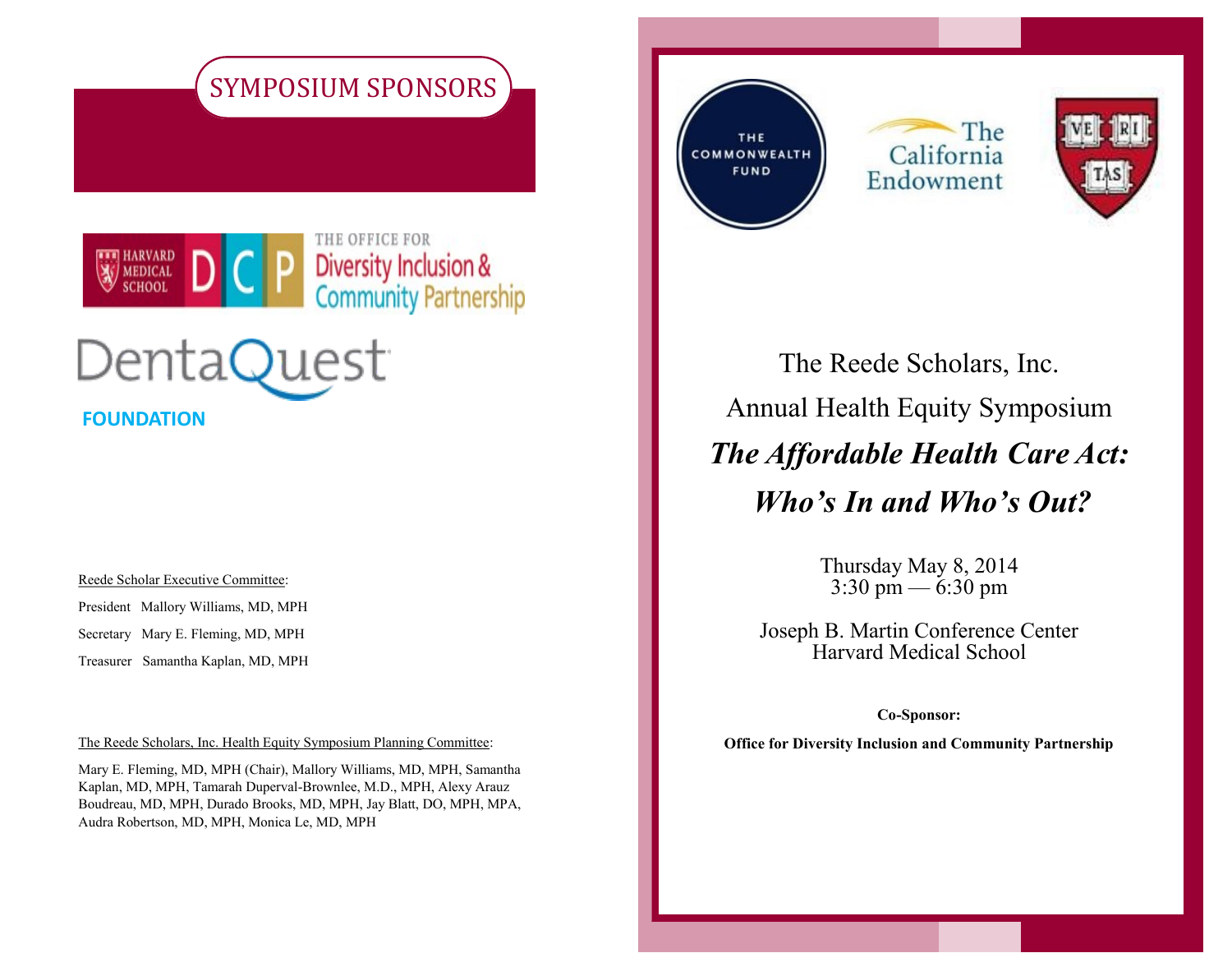## THE REEDE SCHOLARS

**The Reede Scholars** are a group of health care professionals including physicians, psychiatrists, psychologists and dentists who have completed a health policy fellowship program at Harvard University funded by the Commonwealth Fund, California Endowment, and the Joseph L. Henry Oral Health Program. Scholars hold positions in key areas of health care services throughout the nation.

The objective of the Reede Scholars Annual Health Equity Symposium is to host a multidisciplinary forum to enlist diverse perspectives for creating strategies that promote health equity. Communicating health policy to communities that are frequently without a voice and often misinformed is a challenge. This year our theme, **The Affordable Health Care Act: Who's**  In and Who's Out? serves to explore how we improve communication and implementation in regards to affordable care health advocates and the communities they serve. Join us as experts from different arenas in health care offer examples and strategies that will strengthen the voice of health advocates so that underserved communities can take full advantage of policy provisions and even raise their voice to inform the direction of future policy-making.

#### **2014 Health Equity Symposium**

- 3:30-4:00 Reception
- 4:00-4:05 Welcome—Mary E. Fleming, MD, MPH
- 4:05-4:10 Introduction—LaQuandra Nesbitt, MD, MPH
- 4:10-4:25 Moderator—Sara Collins, PhD
- 4:25-5:10 Panelist Presentations
- 5:10-6:00 Discussion
- 6:00-6:10 Commentary—Tamarah Duperval-Brownlee, MD, MPH
- 6:10-6:15 Closing Remarks

# REEDE SCHOLARS, INC.

#### History and Mission

The Reede Scholars Health Equity Symposium was established to honor Joan Y. Reede, a mentor, inspirational leader, and tireless advocate for vulnerable populations.



The Reede Scholars, Inc. is the alumni organization of the Commonwealth Fund/Harvard University Fellowship in Minority Health Policy, California Endowment Scholars in Health Policy, and Joseph L.

Henry Oral Health Fellowship programs at Harvard Medical School.

#### **MISSION**

The mission of the organization is to transform health policy through education, research, policy and practice to improve human health and well being.

#### **GOALS**

Our growing network of scholars seeks to achieve the following goals:

- Ensure high quality health care and public health services for all populations.
- Enhance measurement and surveillance of targeted public health and health care goals in disadvantaged/vulnerable populations.
- Develop, implement, and evaluate health policies that address social determinants of health and leading causes of morbidity and death.
- Engage communities we serve through dialogue, education, and civic participation to advocate for improved health, community empowerment, and health equity.
- Support endeavors to educate future Reede Scholars.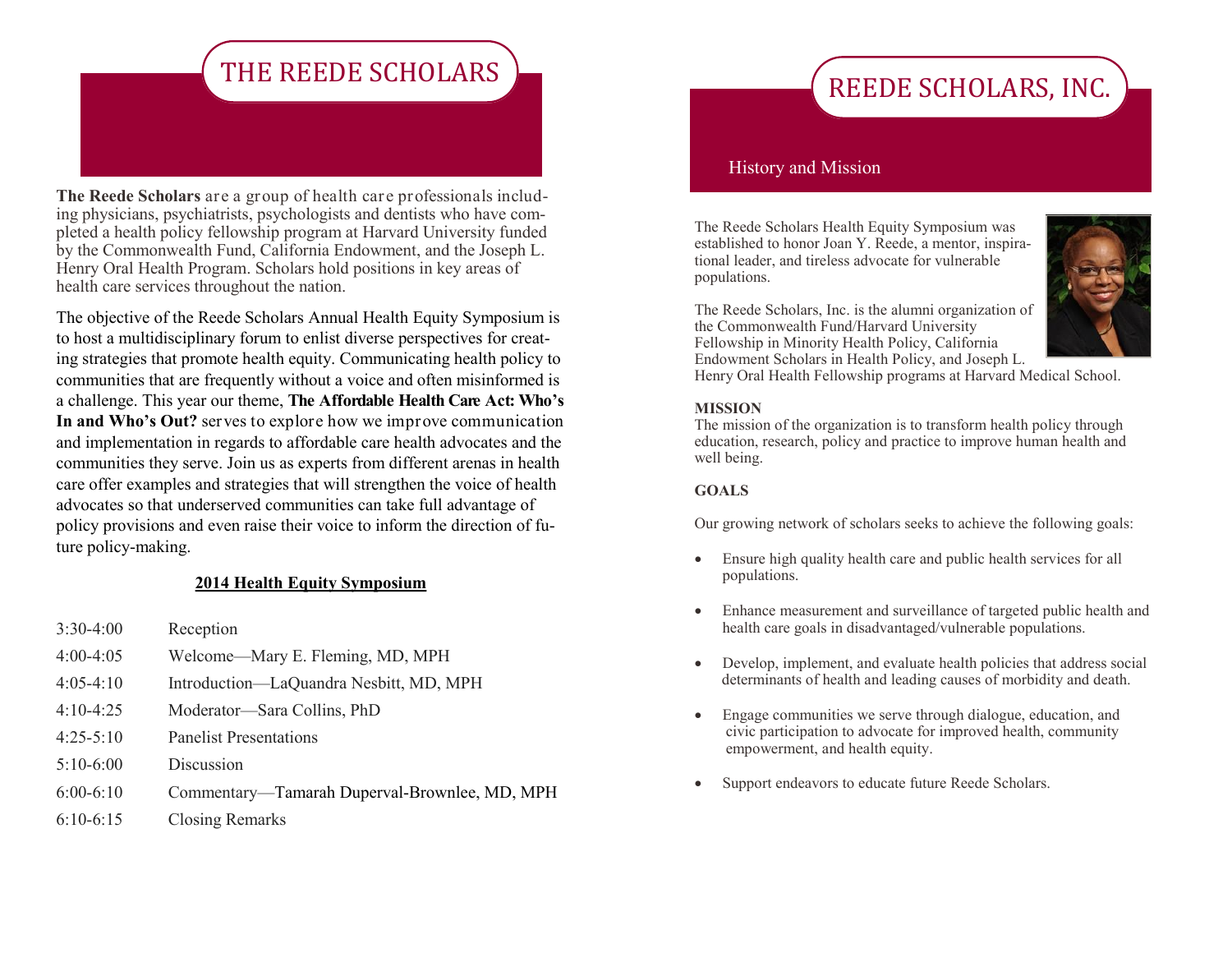# PANELIST

# MODERATOR

### **Sachin Jain, MD, MBA**

Dedicated to harnessing the power of data, technology, medical science and collaboration to improve patient health, Sachin Jain, M.D., M.B.A., is chief medical information and innovation officer (CMIIO) at Merck. His charge includes developing strategies and global partnerships to leverage health data to improve patient health. Dr. Jain's work



emphasizes understanding of real-world patient experiences and outcomes and applying that knowledge to appropriate use of medications, medication adherence, and advancing medical discovery.

### **Sara R. Collins, PhD**

Sara R. Collins, Ph.D., is Vice President for Health Care Coverage and Access program at the Commonwealth Fund. An economist,



Dr. Collins joined the Fund in 2002 and has led the Fund's national program on health insurance since 2005. Since joining the Fund, Dr. Collins has led several national surveys on health insurance and authored numerous reports, issue briefs and journal articles on health insurance coverage and policy. She has provided invited testimony before several Congressional committees and subcommittees. Prior to joining the Fund, Dr. Collins was associate director/senior research associate at the New York Academy of Medicine, Division of Health and Science Policy. Earlier in her career, she was an associate editor at U.S. News & World Report, a senior economist at Health Economics Research, and a senior health policy analyst in the New York City Office of the Public Advocate. She holds an A.B. in economics from Washington University and a Ph.D. in economics from George Washington University.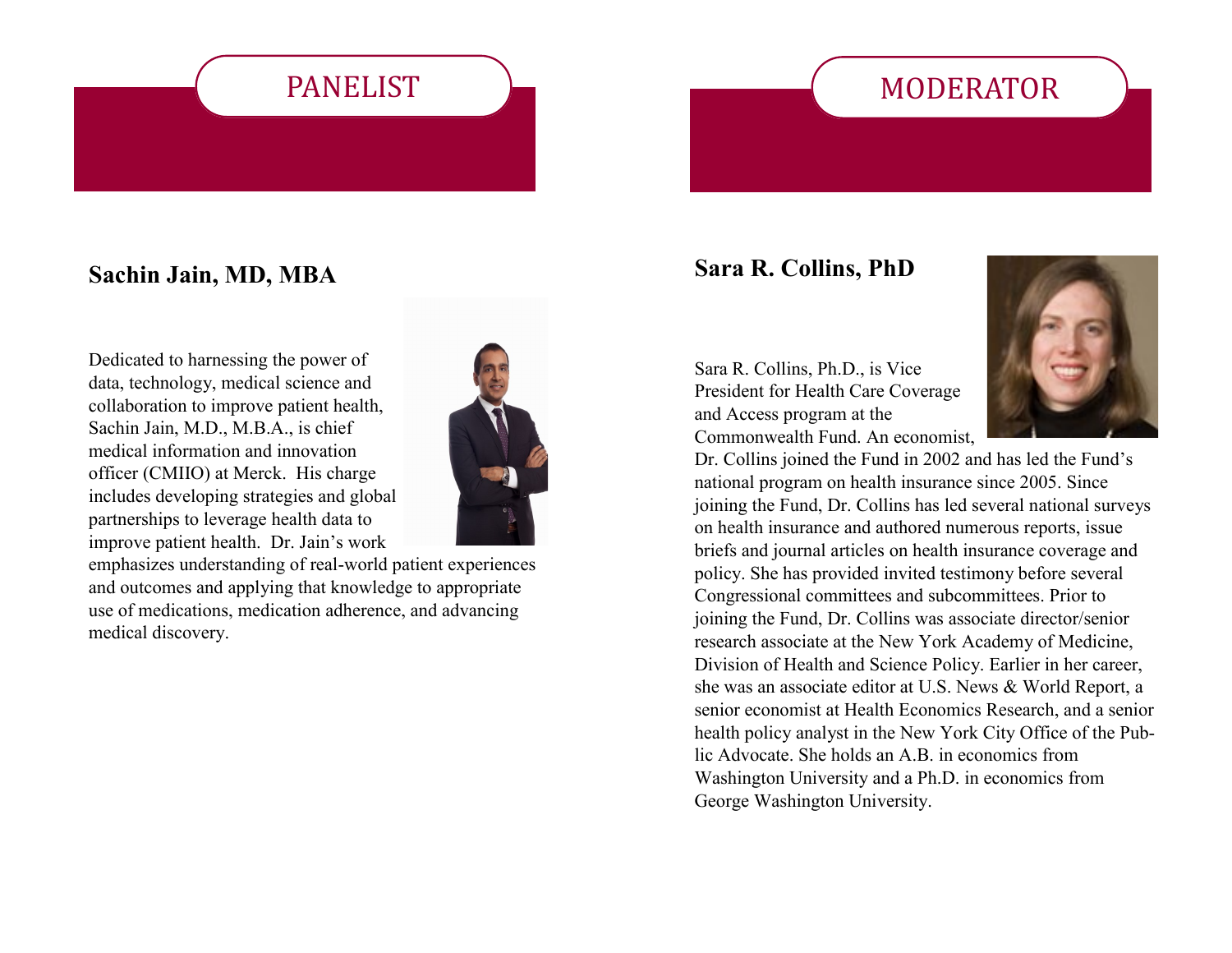## PANELIST

## **Katie Keith, JD, MPH**

Katie Keith is the Director of Research at Trimpa Group, a boutique consulting, philanthropic, and political investment advising, and government relations firm where she provides evidence-based strategic advice, with an emphasis on health care issues. Keith is a former research professor at Georgetown University's Center on Health Insurance Reforms

where she specialized in state and federal implementation of the Affordable Care Act. She has written widely on topics as diverse as preventive services, state implementation of the new insurance market rules, health insurance marketplaces, enforcement, and nondiscrimination. Her research and analysis has been featured in national and local media outlets, including the *Washington Post, New Y ork Times, Los Angeles Times, Politico, Kaiser Health News*, *Reuters,* and *CBS Radio*, among others. Keith earned her law degree from Georgetown University Law Center and holds a Master's in Public Health from Johns Hopkins University.

PANELIST



### **David C. Warner, PhD, MPA**

David C. Warner is a Wilbur Cohen Professor of Health and Social Policy at the LBJ School of Public Affairs. David Warner's major research and teaching interests are in health finance, health policy



and economics. A graduate of Princeton University and Syracuse University with a MPA and Ph.D. in economics, he formerly taught at Wayne State University and Yale University and was Deputy Director of the Office of Program Analysis at the New York City Health and Hospitals Corporation. He has published on openness of patient records, border health and trade in health services, the cost of diabetes and cancer in Texas, and a number of studies on expanding coverage in Texas. He has served on a number of public and non profit boards. He is currently co-directing a Policy Research Project on the Implementation of the ACA in Texas.